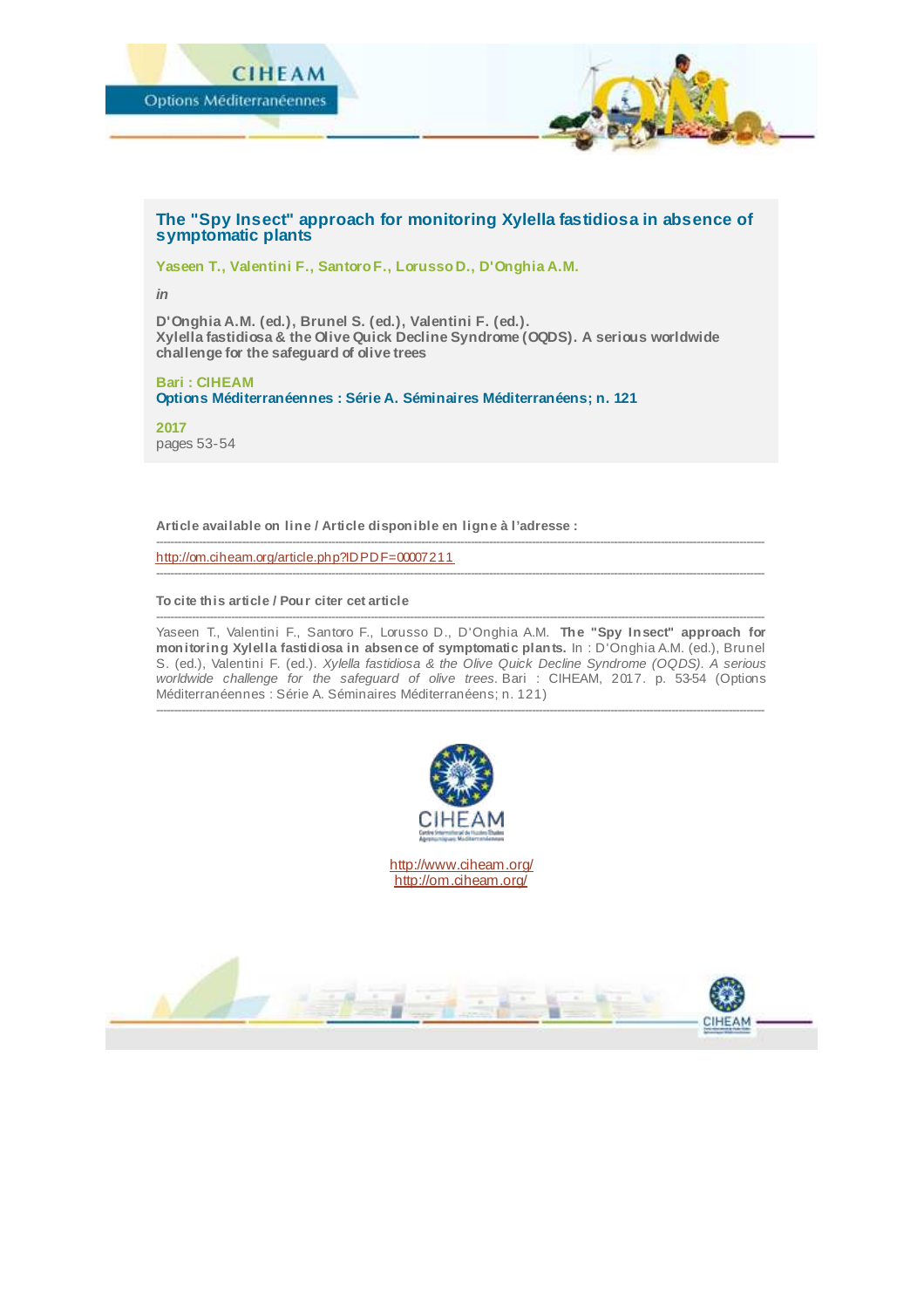## **The "Spy Insect" approach for monitoring Xylella** *fastidiosa* **in absence of symptomatic plants**

## **Thaer Yaseen, Franco Valentini, Franco Santoro, Donato Lorusso, Anna Maria DíOnghia**

CIHEAM - Istituto Agronomico Mediterraneo di Bari, Italy

*Xylella fastidiosa*, a vector-borne bacterium, has recently been reported in southern Italy infecting olive trees and more than 28 plant species. The pathogen induces typical leaf scorch and quick decline symptoms; however, many host plants may remain symptomless for years. Its spread by the adults of *Philaenus spumarius* (L.), the only assessed vector, seems very fast due to the poor agronomical practices in the olive groves (e.g. no tillage, no insect control) and to the warm climatic conditions which favour population density and extend the life of infected adults through the whole year. In addition to *P. spumarius*, other 2 insects were reported by Elbeaino *et al.* (2014) as potential vectors because able to harbour *X. fastidiosa*, *Neophilaenus campestris* (FallÈn) and *Euscelis lineolatus* (BrullÈ). The monitoring of the infection in absence of symptomatic hosts in the buffer zone and pathogen-free areas is dificult and requires a randomised sampling for pathogen detection. Due to the quick dissemination of *X. fastidiosa* in Puglia, an effective approach was therefore developed for the early detection of the bacterium in the symptomless areas (DíOnghia *et al.*, 2014). The three Auchenorrhyncha specimens *P. spumarius*, *N. campestris* and *E. lineolatus* are used as ëspy insectsí, i.e. as indicators of the presence of *X. fastidiosa* in apparently uncontaminated areas (Ben Moussa *et al.*, 2016). They have a different seasonal population density which allows the possibility to monitor the pathogen through the whole year. From spring to early autumn, *P. spumarius* followed by *N. campestris* are the most numerous for sampling, while *E. lineolatus* is more frequent in autumn and winter months. A site/submesh is identified and georeferenced, selecting areas with high presence of pathogen host plants. Insects are mainly collected from the ground vegetation or from the host plants using about 10 sweeps with the sweeping net (Fig. 1). However, a D-Vac or yellow sticky traps may be also used but are less eficient. Adults of spy insects are carefully collected by aspiration directly *in loco*, put in small tubes (Fig. 1) containing 70% ethanol, codified and brought to the laboratory for testing and, eventually, identiication. If few specimens or no specimen are collected, it is preferred to change the site or combine the collection of 2 sites for a total amount of about 10 adults/site.

The list of the samples and relative code numbers is sent as excel ile through XylApp, the application used for ield data acquisition (Fig. 1), to the laboratory for analyses and to the central web server, XylWeb (DíOnghia *et al*., 2014).



**Figure 1. a) Aspirator; b) XylApp; c) Sweeping net**